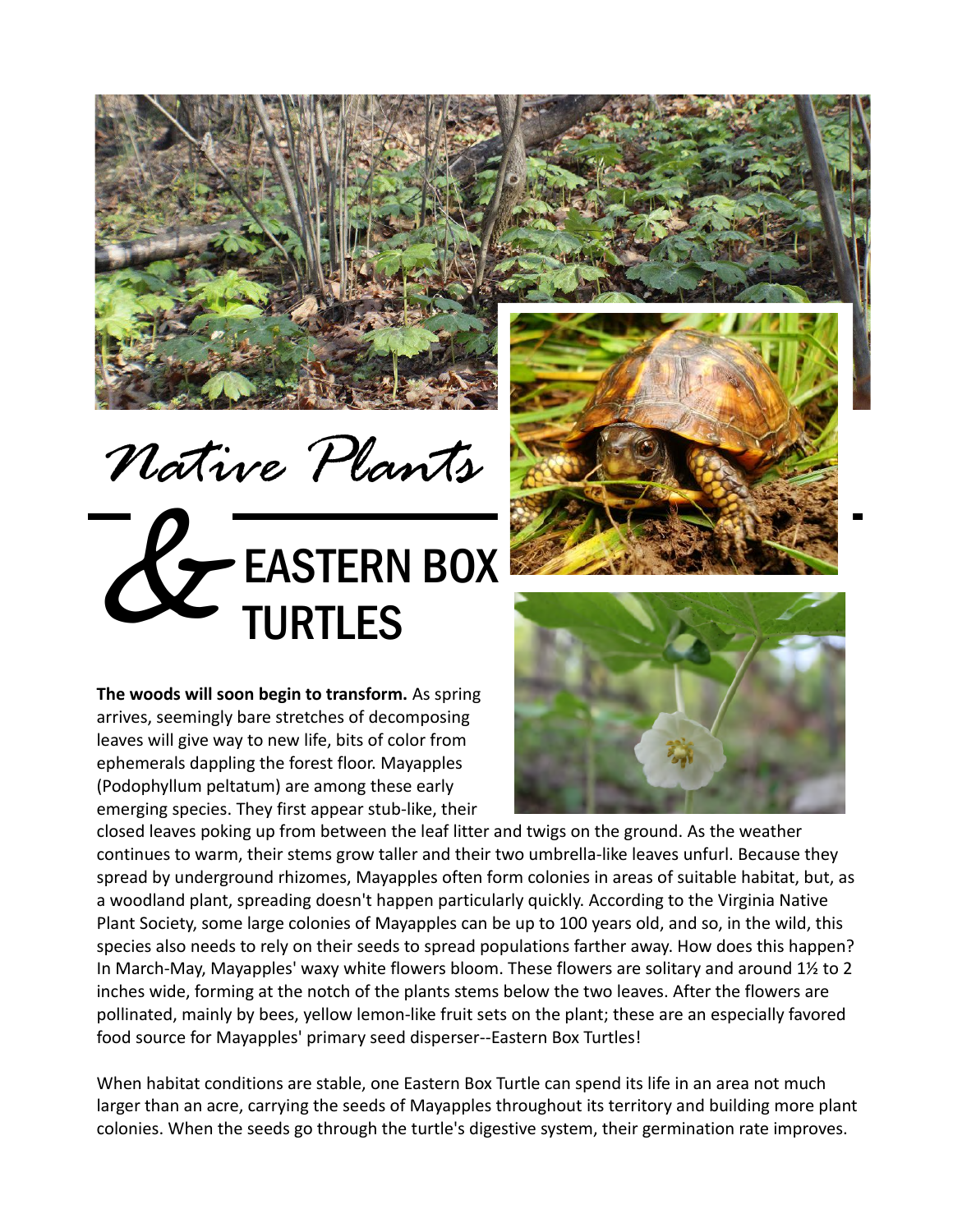

The digestion of the turtle reduces the thickness of the Mayapple seed's coat, aiding to its growing success. Since the relationship between Mayapples and Box Turtles is so close, changes in the populations of either affects both parties. In recent years, Eastern Box Turtle populations have declined, and when this happens, Mayapple populations also decrease. However, when ecosystems have healthy stands of Mayapples, Eastern Box Turtle populations are also likely to thrive.

An Eastern Box Turtle digging a hole to lay eggs

**Currently Eastern Box Turtles are listed in Virginia as a Tier III Species of Greatest Conservation Concern. There decline is largely due to habitat loss, as well as other issues including roadway collisions, pesticide use, and capturing for the pet trade.** 



## **- WHAT DO TURTLES EAT? -**

An Eastern Box Turtle's diet consists of mushrooms, slugs, earthworms, and especially berry-like seeds and fruits of native plants. The sweet red fruit of Wild Strawberries (Fragaria virginiana) ripens in summer and is especially preferred. Jack-in-the-Pulpit's (Arisaema triphyllum) scarlet berries are also used, as well as the native Pokeweed's. Fruit that drops from trees and shrubs is widely scavenged by turtles, including American Plum (Prunus americana), Black Cherry (Prunus serotina), Paw Paw (Asimina triloba), Spicebush (Lindera benzoin), and American Elderberry (Sambucus canadensis). All of these species are helped when Eastern Box Turtles feed on their fruit since, in return, the turtles help to disperse their seeds, carrying them to new locations.



## **- HOW CAN YOU HELP TURTLES & OTHER WILDLIFE-**

Protecting naturally occurring native plants and adding habitat corridors of truly native species are the most effective ways to help all wildlife. Make sure to keep fallen leaves in place in your corridor. Their moisture-holding capacity is necessary for many types of wildlife, including turtles.

Lastly, if you see a turtle in the road, safely stop and help it across! Make sure to always place the turtle in